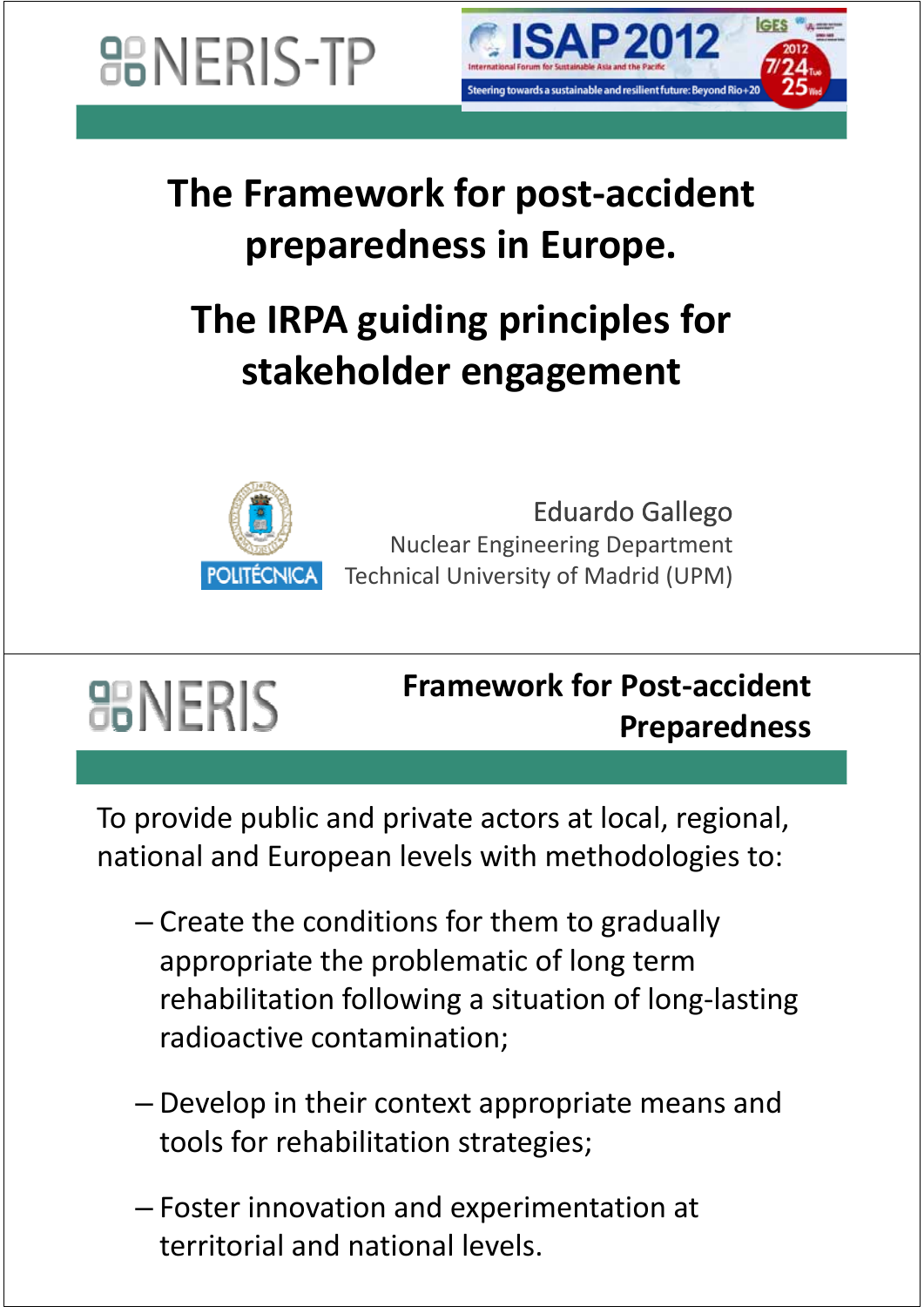# **HERIS**

#### **Framework for Post‐accident Preparedness**

#### **PROCESS TOOLS**

**Step 1 : Pluralistic co-expertise on the conditions and means for engaging in rehabilitation preparedness and the enquiry** 

- Constitution of a stakeholder group

- Elaboration of a national diagnosis

**Step 2 : Setting up of a local national Step <sup>2</sup> : Setting up of <sup>a</sup> local-nationalcooperation platform**

- Development of initiatives at the territorial Development of initiatives at the **level** Participatory

- Establishment of coordination structures experience and modes of operation of the platform

**Cooperative** 

**IDPA** method

"TIDDDS"

Field visits

return of

### **BINERIS**



#### **International Radiation Protection Association**

**www.irpa.net** 

### **IRPA "Guiding principles on IRPA "Guiding principles stakeholder engagement stakeholder engagement"**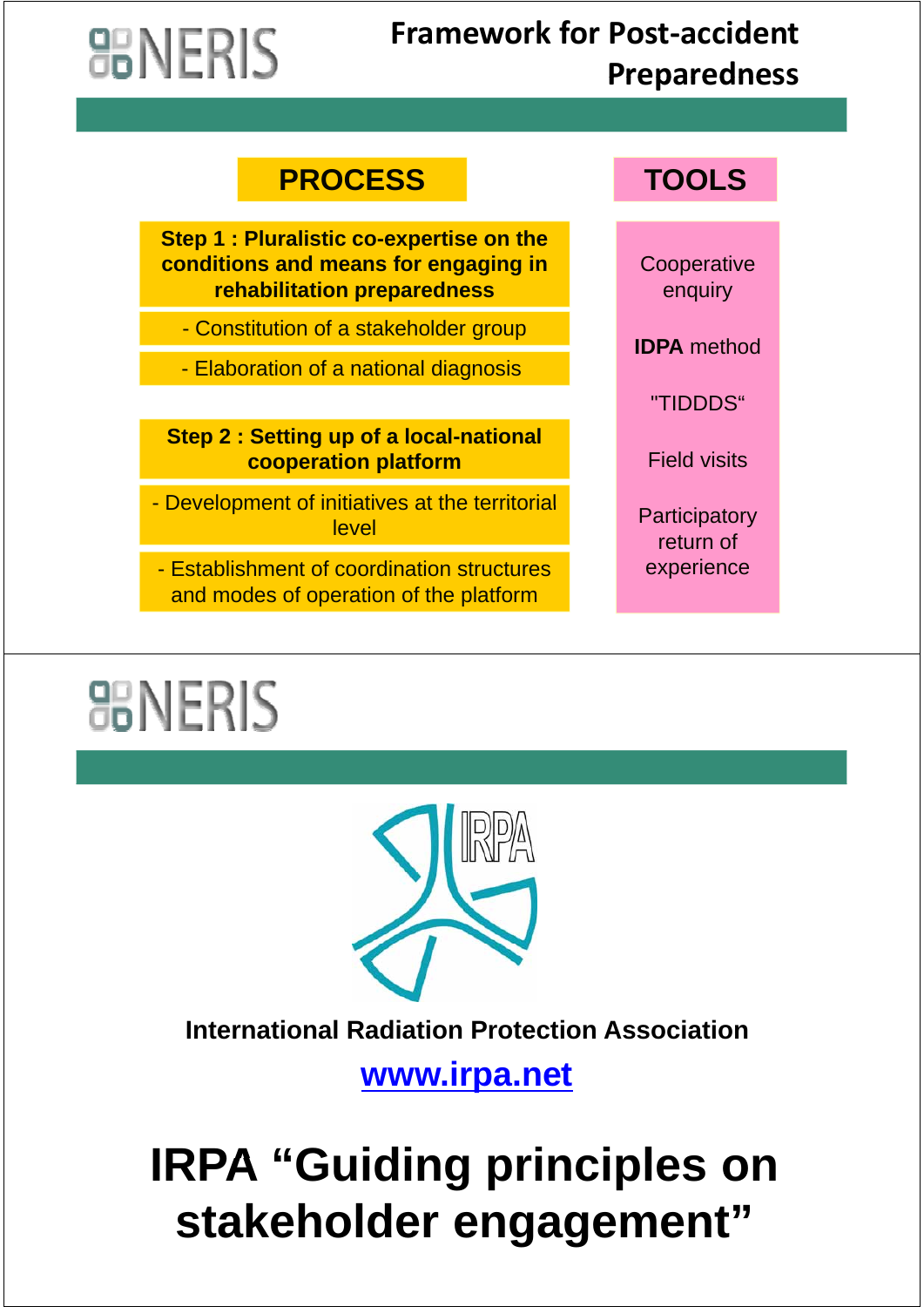

- $\triangleright$  Initiate the process as early as possible, and develop a sustainable implementation plan.
- $\triangleright$  Enable an open, inclusive and transparent stakeholder engagement process.
- Seek out and involve relevant stakeholders and experts.
- $\triangleright$  Ensure that the roles and responsibilities of all participants, and the rules for cooperation are clearly defined.

## **BINERIS**

**器NERIS** 

**IRPA "Guiding principles on sta e o de e gage e t keholder engagement"**



- $\triangleright$  Collectively develop objectives for the stakeholder engagement process, based on a shared understanding of issues and boundaries.
- $\triangleright$  Develop a culture which values a shared language and understanding, and favors collective learning.
- $\triangleright$  Respect and value the expression of different perspectives.
- Ensure a regular feedback mechanism is in place to inform and improve current and future stakeholder engagement processes.